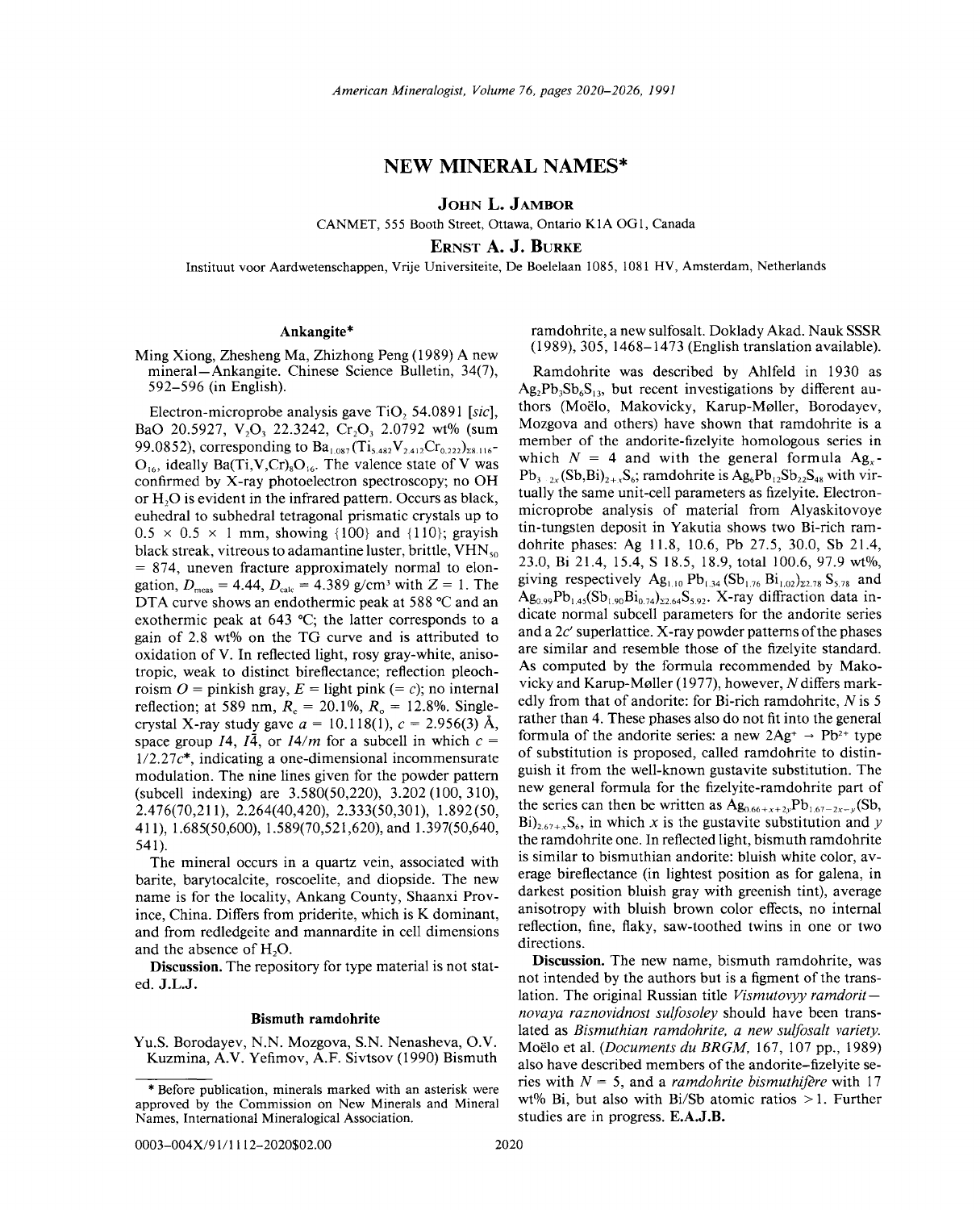## Camgasite\*

K. Walenta, *P.I.* Dunn (1989) Camgasite, a new calciummagnesium arsenate mineral with composition  $CaMe(AsO<sub>4</sub>)(OH)·5H<sub>3</sub>O$  from Wittichen in the Central Black Forest. Der Aufschluß, 40, 369–372 (in German, English abstract).

Electron-microprobe analysis gave Ca0 18.9, MgO 12.9, As<sub>2</sub>O<sub>5</sub> 37.9, H<sub>2</sub>O (by difference) 30.3, total 100.0 wt%, leading to a formula (calculated on the basis of 10 0 atoms) Ca<sub>1.06</sub>Mg<sub>1.01</sub>As<sub>1.04</sub>H<sub>10.63</sub>O<sub>10</sub>, or ideally CaMg(AsO<sub>4</sub>)- $(OH) \cdot 5H_2O$ . A direct analysis for  $H_2O$  was not possible because of intimate intergrowth with monohydrocalcite. Single-crystal X -ray study indicated monoclinic symmetry, space group probably  $P2_1/m$ ,  $a = 9.18(3)$ ,  $b = 7.63(2)$ ,  $c = 16.27(5)$   $\text{\AA}$ ,  $\beta = 128.0(5)$ °,  $V = 898.0$   $\text{\AA}$ <sup>3</sup>,  $Z = 4$ ,  $D_{\text{calc}}$  $= 2.335$  (with empirical formula),  $D_{\text{meas}} = 2.4(1)$  g/cm<sup>3</sup> The strongest lines (42 listed) of the powder pattern (Fe radiation) are 7.28( 100,100), 6.42( 100,002), 4.00(80, I04), ~.28(80,022,21 0), 3.21 (80,205,004), 3.02(80diffuse, 20 1, ~04), 2.96(80 diffuse, 215,103,014), and 2.54(80,306,005,  $\overline{2}16,202,030,\overline{3}11$ . The mineral occurs with monohydrocalcite, calcite, gypsum, rapidcreekite, novacekite, erythrite, and hörnesite as secondary minerals in crusts on hydrothermally altered granite with U and Co mineralization in the lower adit (no longer accessible) of the *lo*hann mine near Wittichen, Black Forest, Germany. The mineral was previously described by Walenta in 1966 and 1972 as mineral a. Camgasite forms idiomorphic prismatic crystals up to 0.15 mm long, slightly elongate [010], with pinacoids  $\{100\}$ ,  $\{010\}$ , and  $\{001\}$ . Colorless, transparent to translucent, white streak, vitreous luster, good cleavages  ${100}$  and  ${001}$ , conchoidal fracture, *H* about 2, no fluorescence, easily soluble in dilute HCl and HNO<sub>3</sub>. Optically biaxial positive,  $\alpha = 1.540(2)$ ,  $\beta = 1.548$  (calc.),  $\gamma = 1.563(2)$  at 589 nm,  $2V = 74^{\circ}$ ,  $X = b$ , Z roughly parallel to one crystal edge of unknown direction. Polysynthetic twins have been observed in sections parallel to {010}. The compatibility index  $[1 - K_p/K_c]$  is -0.022, "excellent. "

The name is for the composition (Ca-Mg-As). Type material is at the Institute of Mineralogy and Crystallography of Stuttgart University, and at the Smithsonian Institution, Washington. E.A.J.B.

### New nomenclature for chlorites

A. Wiewi6ra, Z. Weiss (1990) Crystallochemical classification of phyllosilicates based on the unified system of projection of chemical composition: II. The chlorite group. Clay Minerals, 25, 83-92.

The first author has proposed for the phyllosilicates a new unified system of vector representation of chemical composition *(Clay Minerals,* 25,73-81,1990). The system is based on projection of the composition, as given by the crystallochemical formula, onto a field with orthogonal axes *X* and *Y* for octahedral cations  $R^{2+}$  (range 0-6) and Si (range 2-4), respectively, and with oblique axes Vand Z for the respective octahedral trivalent cations  $R^{3+}$  (range 0-4) and the number of vacant octahedral sites  $\Box$  (range 0-2).

The chemical composition of chlorite at any point in the field is controlled by the formula  $[(Mg,Fe<sup>2+</sup>,Mn, Ni)_{(6-y-z)}(Al,Fe^{3+},Cr, Ti^{4+})_{y}\Box_{z}[(Si_{(4-x)}Al_{x})O_{10}(OH)_{8}$ . This formula is superior for trioctahedral and dioctahedral chlorites because existing formulas cover only particular chlorite compositions. The motivation to diverge from previous classifications, which are based principally on tetrahedral substitution, is the dependency of the structure of chlorites on substitution in the octahedral sheets. In the approved nomenclature of Bailey for chlorites *(Am. Mineral.,* 65, 1–7, 1980) all end-members and the solid solutions among them project to one single point in the new unified system. The authors propose another nomenclature for the chlorites, which is based on the division along vacant isolines in their projection system, on the predominant octahedral cation and, for prefixes, on the second predominant cation. In this new nomenclature many traditional and previously discarded names are reinstated (e.g., diabantite, ripidolite, corundophyllite). Although the trioctahedral chlorites would require about 220 names in the new system, the authors propose to retain only those defined by Bayliss *(Can. Mineral.,* 13, 178- 180, 1975).

Discussion. The authors mention in their paper that they have submitted the proposed species names, based on their classification scheme, to the Nomenclature Committee of the AIPEA (Association Internationale pour l'Etude des Argiles), which considered and rejected them on 30 August 1989. The paper is thus a straightforward violation of internationally adopted procedures on the publication of mineral names. Journals should require from their authors strict adherence to these procedures. E.A.J.B.

# Clinomimetite\*

Yongshan Dai, J.M. Hughes, P.B. Moore (1991) The crystal structures of mimetite and clinomimetite  $Pb_s(AsO_4)$ <sub>3</sub>Cl. Can. Mineral., 29, 369–376.

Mimetite, Pb<sub>5</sub>(AsO<sub>4</sub>)<sub>3</sub>Cl, is hexagonal, space group  $P6_3$ / *m.* At 98-120 °C, mimetite undergoes a reversible phase transition to a monoclinic dimorph, now named clinomimetite. X-ray crystal structural study  $(R = 0.040)$  of a natural sample, from Johanngeorgenstadt, Erzgebirge, Sachsen, Germany (USNM B13647) gave monoclinic symmetry (pseudohexagonal), space group *P2/b,* constrained parameters  $a = 10.1891$ ,  $b = 20.3723$ ,  $c = 7.4564$  $\rm \AA$ ,  $\gamma = 119.8827$ °, composition  $\rm Pb_{9.99}$  (As<sub>5.74</sub> Si<sub>0.07</sub> S<sub>0.06</sub>- $P_{0.14}$ <sub>2.6.01</sub> Cl<sub>2.18</sub>O<sub>23.91</sub>.

Discussion. An incomplete description. No physical or optical properties, or X-ray powder pattern are given. J.L.J.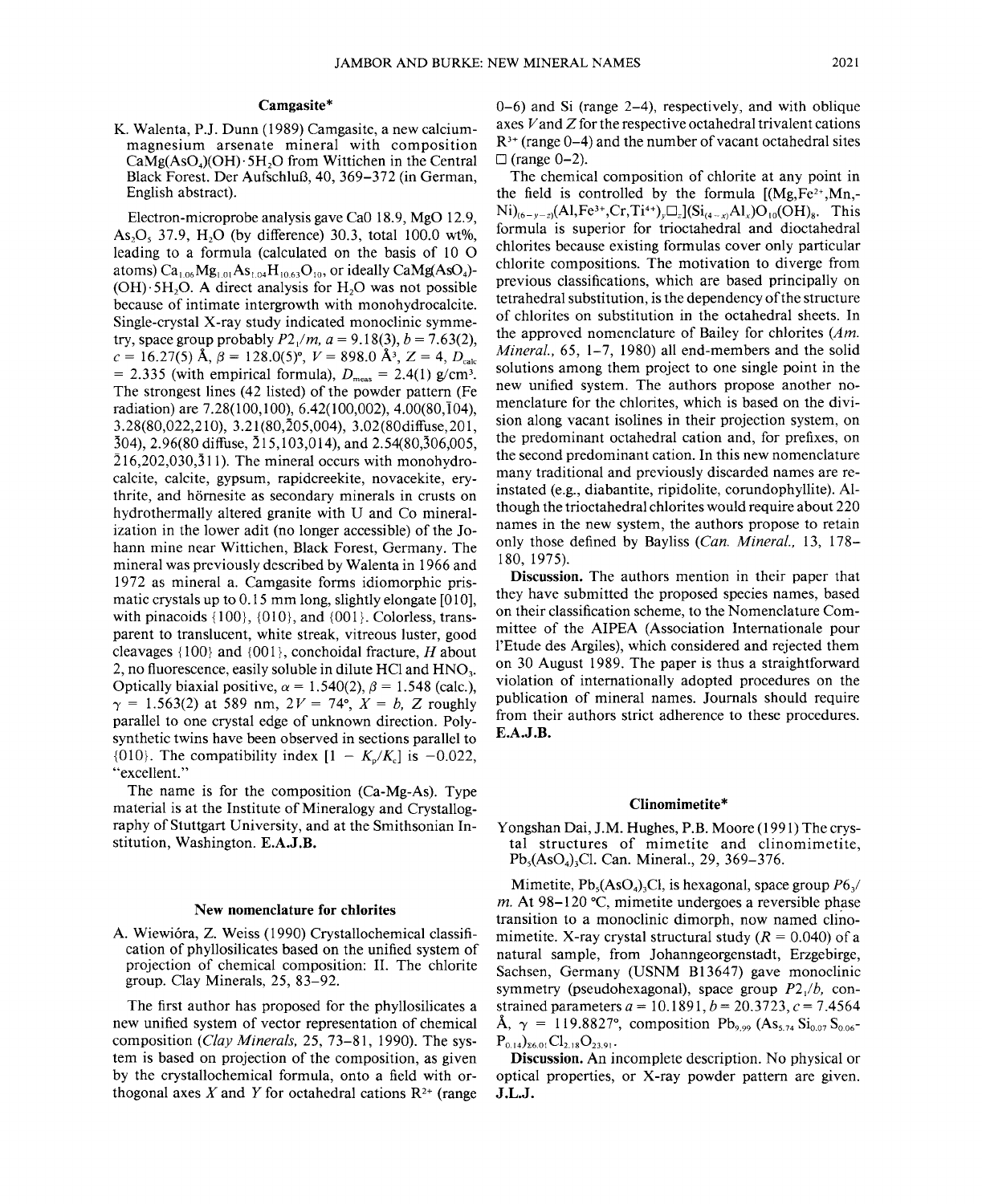# Levyclaudite\*

Y. Moëlo, E. Makovicky, S. Karup-Møller, B. Cervelle, C. Maurel (1990) Levyclaudite,  $Pb_8Sn_7Cu_3(Bi, Sb)$ <sub>28</sub>, a new mineral species with non-commensurate structure, of the cylindrite series. Eur. J. Mineral.,  $2, 711-723$  (in French, English abstract).

Electron microprobe analysis (average of 22) gave Pb 40.24, Sn 18.88, Cu 4.38, Bi 12.16, Sb 1.95, S 21.40, total 99.01 wt%, leading to an empirical formula (calculated on the basis of 28 S atoms) of  $Pb_{8,14}Sn_{6,64}Cu_{2.89}(Bi_{2.44} Sb_{0.67}$ <sub>23.11</sub>S<sub>28</sub>, or ideally  $Pb_8Sn_7Cu_3(Bi, Sb)_3S_{28}$ . X-ray studies of natural and synthetic samples show that levyclaudite is isomorphous with cylindrite and has a noncommensurate lattice, with two monoclinic sublattices (space group *A2, Am* or *A/2m);* the first subcell is pseudotetragonal *[Q*type,  $a = 11.84(1)$ ,  $b = 5.825(10)$ ,  $c = 5.831(10)$  Å,  $\beta =$ 92.6(2)°], and the second is pseudohexagonal *[H* type, *a*  $= 11.84(1), b = 3.67(1), c = 6.31(1)$   $\AA$ ,  $\beta = 92.6(2)$ °].  $D_{\text{calc}}$ (for the global composition) =  $6.04$  g/cm<sup>3</sup>. The strongest lines (23 listed) of the powder pattern (Cu radiation) are *4.06(30)(Q* 011), *3.93(100)(Q* 300,111; *H* 300), 3. *17(20)(H* 002,011), 2.95(20)(O and *H* 400), 2.92(10)(O 020), 2.82(O  $120, 10\overline{2}, 311; H21\overline{1}$ , and  $2.068(30)(Q420)$ . The mineral is a member of the cylindrite isomorphous series, with  $Bi/5b > 1$ , with Cu and without Fe.

Levyclaudite occurs in veinlets  $(< 1$  mm wide) of lamellae (maximum length  $300 \mu m$ ) in flow texture, associated with pyrite, sphalerite, kirkiite, galena, tennantite, and kesterite in quartz in a drill hole sample from the Aghios Philippos lead-zinc deposit, Kirki district, Thrace, Greece. Crystals of levyclaudite are platy, but some synthetic grains are fibrous. Twins (only visible in X-ray photographs): mirror on  ${100}$  and  $60^{\circ}$  rotation around  $[013]$ for the tetragonal component. The mineral is opaque, metallic luster, gray color, black streak,  $VHN_{25} = 80-87$ , *H*  $= 2\frac{1}{2}-3$ , very good cleavage {100}. In polished section, indistinguishable from franckeite and cylindrite. No distinct color (dominant wavelength  $= 478-479$  nm, chromaticity coordinates:  $X = 0.302 - 0.301$ ,  $Y = 0.308$ ; weak pleochroism without visible colors, but distinct variation in reflectance values. Reflectance values (nm,  $R_{\text{max}}/R_{\text{min}}$ %): 470 35.8/34.2; 546 34.0/32.5; 589 33.1/31.6; 650 32.1/ 30.5. Strong anisotropism without very pronounced colors; no internal reflection.

The name is for Dr. Claude Lévy of Université de Paris VI in recognition of his contributions to the mineralogy of complex sulfides. Type material is at the Ecole des Mines de Paris and at the University of Copenhagen. E.A.J.B.

### Lishizhenite\*

Wanmao Li, Guoying Chen (1990) Lishizhenite-A new zinc sulfate mineral. Acta Mineral. Sinica, 10(4), 299– 305 (in Chinese, English abstract).

The average of two wet-chemical analyses gave ZnO 8.17, MnO 0.76, MgO 0.05, FeO 0.11, Na<sub>2</sub>O 0.02, CdO 0.01, PbO 0.01, CaO 2.25, Fe<sub>2</sub>O<sub>3</sub> 18.28, Al<sub>2</sub>O<sub>3</sub> 0.37, SO<sub>3</sub> 41.00, H20 29.20, sum 100.23 wt%, corresponding to

 $\rm (Zn_{\,0.86}Mn_{\,0.09}Fe^{2+}_{0.01}Mg_{\,0.01})_{z0.97}(Fe^{3+}_{1.96}Al_{\,0.06})_{z2.02}S_{\,4.04}O_{\,16.13}$  . 13.87H<sub>2</sub>O, simplified as  $ZnFe<sub>2</sub>(SO<sub>a</sub>)<sub>a</sub>$ . 14H<sub>2</sub>O. Roomtemperature Mossbauer spectroscopy confirmed that the Fe is trivalent. Occurs as crystal aggregates and clusters and as veinlet-type aggregates and masses in cavities in anhydrite. Crystals are up to 8 mm long, typically 2-3 mm; usually elongate [100], tabular prismatic and showing  ${010}$ ,  ${100}$ , and  ${001}$ . Color light violet, deeper in aggregates; white streak, vitreous luster,  $H = 3.5$ , cleavage {010} nearly perfect, {001} poor,  $D_{\text{meas}} = 2.206$ ,  $D_{\text{calc}} =$ 2.201 g/cm<sup>3</sup> with  $Z = 1$ . Alters readily in air to dull and nontransparent, then to yellowish brown. Readily soluble in cold H<sub>2</sub>O or HCl. Optically negative, colorless, and nonpleochroic,  $\alpha = 1.522(2), \beta = 1.568(1), \gamma = 1.578(4)$  $2V = 47^\circ$ , OAP  $\wedge$   $\{010\} = 86^\circ$ , strong dispersion,  $r > v$ . The TGA curve shows dehydration in steps, with 30 wt% loss to 310°C. X-ray single-crystal and powder diffractometry (Cu radiation) indicated triclinic symmetry, space group *P*I,  $a = 6.477(1)$ ,  $b = 15.298(3)$ ,  $c = 6.309(1)$  Å,  $\alpha$  $= 90.20(1), \beta = 101.11, \gamma = 93.97(1)$ °. Strongest lines of the powder pattern (110 lines listed) are 5.07(70,120),  $4.79(100,021), 4.11(29,130), 4.06(68,121), 3.98(38,111),$ 3.51(78,121), and 2.859(36,141).

The mineral occurs in the oxidation zone of a lead-zinc deposit at Xitieshan, Qinghai Province, China, in association with anhydrite, römerite, copiapite, sulfur, gypsum, pyrite, and quartz. The new name is for Li Shizhen a famous Chinese pharmacologist (1518-1593). Type ma~ terial is at the Geology Museum, Beijing, and at the Department of Geology, Lanzhou University, Lanzhou, China.

Discussion. Results of the crystal-structure study for the then unnamed mineral were abstracted in *Am. Mineral.,* 76, p. 670, 1991. J.L.J.

#### Mangangordonite\*

P.B. Leavens, J.S. White, Jr., G.W. Robinson, J.A. Nelen (1991) Mangangordonite, a new phosphate mineral from Kings Mountain, North Carolina and Newry, Maine, U.S.A. Neues Jahrb. Mineral. Mon., 169-176.

Electron-microprobe analysis of the mineral from Kings Mountain gave MgO 0.4, MnO 12.43, FeO 3.88, Al<sub>2</sub>O<sub>3</sub> 25.38,  $P_2O_5$  33.96, sum 76.05 wt%. The mineral reacts with the electron beam; recalculation to 100 wt% on the basis of 18 H gives MgO 0.34, MnO 10.79, FeO 3.44, Al<sub>2</sub>O<sub>3</sub> 22.09, P<sub>2</sub>O<sub>5</sub> 29.57, H<sub>2</sub>O 33.77, corresponding to  $(Mn,Fe,Mg)Al<sub>2</sub>(PO<sub>4</sub>)<sub>2</sub>(OH)<sub>2</sub>(H<sub>2</sub>O)<sub>6</sub>·2H<sub>2</sub>O$ . Occurs as nearly equant to bladed crystals up to 2 mm (Kings Mountain), and as bladed crystals and divergent aggregates up to 1 mm long (Newry, Maine). Tabular on {DID}, elongate [001], forms  $\{010\}$ ,  $\{100\}$ ,  $\{1\overline{1}0\}$ , and  $\{0\overline{1}1\}$ . Transparent, colorless to faintly yellow, vitreous luster, white streak, brittle,  $H = 3$ , perfect {010} cleavage, nonfluorescent,  $D_{\text{meas}}$  $= 2.36(3), D_{\text{calc}} = 2.319 \text{ g/cm}^3 \text{ with } Z = 1. \text{ Optically col-}$ orless, nonpleochroic, biaxial positive,  $\alpha = 1.556(1)$ ,  $\beta =$ 1.561(2),  $\gamma = 1.571(2)$ ,  $2V_{\text{meas}} = 70$ ,  $2V_{\text{calc}} = 71^{\circ}$ , distinction dispersion  $r < v$ ,  $Z \sim c$ , (010)  $\wedge$  OAP = -45°. Singlecrystal X-ray structural study indicated triclinic symme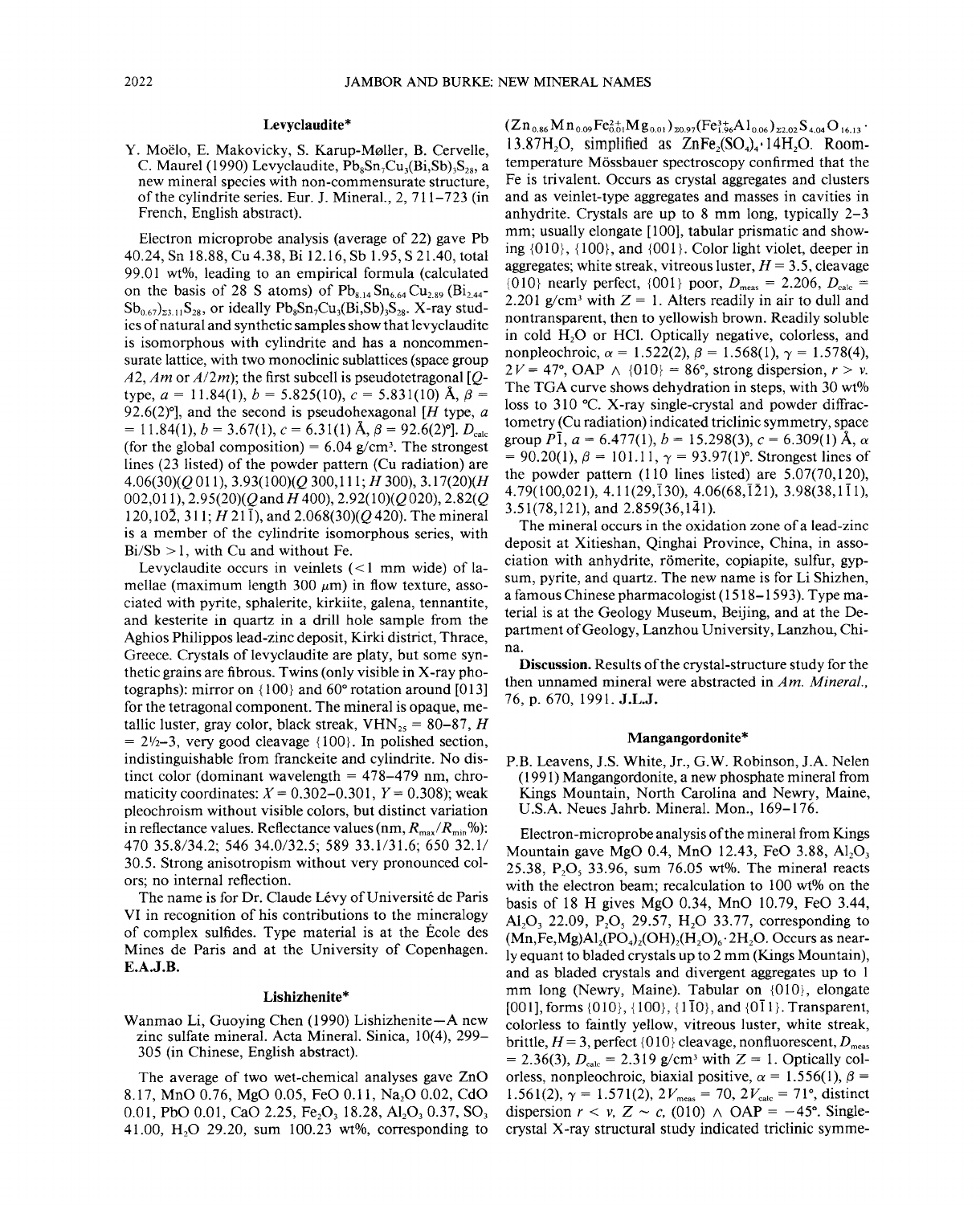try, space group *PI*,  $a = 5.257(3)$ ,  $b = 10.363(4)$ ,  $c =$ 7.040(3)  $\hat{A}$ ,  $\alpha = 105.44(3)$ ,  $\beta = 113.07(3)$ ,  $\gamma = 78.69(4)$ °. Strongest lines of a 114.6-mm Gandolfi pattern (Cu radiation) are  $9.96(60,010)$ ,  $6.39(80,001)$ ,  $4.77(100,11)$ , 3.18(70,002), 2.86(50, 112), and 2.59(40,032).

The mineral occurs in vugs in spodumene-microclinequartz pegmatite at the Foote Mineral Company spodumene mine at Kings Mountain, North Carolina, and in vugs in pegmatite at the Dunton Gem mine, Newry, Maine. The new name recognizes that the mineral is the Mn analogue of (Mg-dominant) gordonite. Type material is in the U.S. National Museum, Washington, D.C., and in the National Museum of Natural Sciences, Ottawa, Ontario, Canada. J.L.J.

### Perraultite\*

G.Y. Chao (1991) Perraultite, a new hydrous Na-K-Ba-Mn- Ti-Nb silicate species from Mont Saint-Hilaire, Quebec. Can. Mineral., 29, 355-358.

A preliminary description of the mineral was abstracted in *Am. Mineral.,* 76, p. 300, 1991. Single-crystal X-ray study showed the mineral to be monoclinic, space group *C2, Cm,* or  $C2/m$ ,  $a = 10.820(2)$ ,  $b = 13.843(4)$ ,  $c =$ 20.93(1) Å,  $\beta = 95.09(2)$ °,  $Z = 4$ . A pronounced subcell is present, with  $a' = \frac{1}{2}a$ ,  $b' = \frac{1}{2}b$ ,  $c' = c$ ,  $\beta' = \beta$ . The strongest lines of the powder pattern (Cu radiation, diffractometer) are 10.43(42,002), 3.47 4( 100,006), 3.186( 15, 224), 2.867( 13,241), 2. 789( 10,226), 2.606(40,008), 2.084 (15,00.10), and 1.737(10,00.12). The tentative ideal formula is  $Na<sub>2</sub>KBaMn<sub>8</sub>(Ti,Nb)<sub>4</sub>Si<sub>8</sub>O<sub>32</sub>(OH,F,H<sub>2</sub>O)<sub>7</sub>$ , closely related to that of jinshajiangite,  $(Ba, Ca)_{4}(Na, K)_{5}(Fe^{2+},$  $\rm Mn)_{15}$ (Ti,Fe<sup>3+</sup>,Nb,Zr)<sub>8</sub>Si<sub>15</sub>O<sub>64</sub>(F,OH)<sub>6</sub>. The latter can be recast as  $Na<sub>2</sub>KBaCa(Fe, Mn)<sub>8</sub>Ti<sub>4</sub>Si<sub>8</sub>O<sub>32</sub>(F, OH)<sub>7</sub>. The simi$ larity in the X-ray powder patterns, cell parameters, physical properties, and identical space group of perraultite and jinshajiangite suggests that they are analogues. Type material is in the Royal Ontario Museum, Toronto, and in the Canadian Museum of Nature, Ottawa, Ontario, Canada. J.L.J.

# Rouvilleite\*

A.M. McDonald, G.Y. Chao, R.A. Ramik (1991) Rouvilleite, a new sodium calcium fluorocarbonate mineral from Mont Saint-Hilaire, Quebec. Can. Mineral., 29, 107-111.

The mineral (formerly UK62) occurs as irregular crystalline masses up to 3 mm across, rarely as crystals up to 1 mm long, in cavities in a sodalite syenite inclusion in nepheline syenite at the Poudrette quarry, Mont Saint-Hilaire, Quebec. Electron-microprobe analysis (average of three) gave  $Na<sub>2</sub>O$  25.95, CaO 26.47, MnO 6.83, FeO 0.52, MgO 0.01, CO<sub>2</sub> (calc.) 37.21, F 5.65, O  $\equiv$  F 2.38, sum 100.26 wt%, corresponding to  $Na_{2.97}$  (Ca<sub>1.67</sub>Mn<sub>0.34</sub>- $Fe_{0.02})_{\Sigma2.03}$  (CO<sub>3</sub>)<sub>3</sub>F<sub>1.06</sub>. Pale tan to colorless, white streak, vitreous to slightly waxy luster, transparent, brittle, good {001} and imperfect {O10} cleavages, uneven fracture, *H*  $= 3$ , nonfluorescent, strongly effervescent in cold 1:1 HCl,

insoluble in water,  $D_{\text{meas}} = 2.67(2), D_{\text{calc}} = 2.69$  g/cm<sup>3</sup> for the empirical formula with  $Z = 4$ . The infrared spectrum shows strong absorptions at  $1600-1250$  cm<sup>-1</sup> attributable to carbonate; doubling of bands (1497 and 1457 cm<sup>-1</sup>, and elsewhere) suggests the presence of at least two nonequivalent carbonate groups. TGA-EGA analysis over the range 150-1400 °C showed a weight loss of 63.6 wt%. Both Mn-bearing and Mn-free rouvilleite were hydrothermally synthesized at  $600-700$  °C and 1.5 kbar pressure. Optically biaxial negative, nonpleochroic,  $\alpha$  = 1.472(1),  $\beta = 1.562(1)$ ,  $\gamma = 1.569(1)$  for Na light,  $2V_{\text{meas}}$  $= 25(1)$ °,  $2V_{\text{calc}} = 30$ °,  $r > v$  weak,  $b = Y$ ,  $c \wedge X = 6$ ° in the acute angle  $\beta$ . X-ray single-crystal study indicated monoclinic symmetry, space group Cc or *C2/c, a =* 8.043(4),  $b = 15.812(5)$ ,  $c = 7.030(3)$  Å,  $\beta = 101.16(3)$ ° as refined from a 114.6-mm Gandolfi pattern (Cu radiation). Rare euhedral crystals show  $\{010\}$ ,  $\{110\}$ ,  $\{100\}$ , and  $\{001\}$  (Type 2), and  $\{010\}$ ,  $\{110\}$ ,  $\{100\}$ ,  $\{10\}$ ,  $\{023\}$ , and  $\{03\bar{2}\}$  (Type 1); forms  $\{023\}$  and  $\{03\bar{2}\}$  (Type 1) are inconsistent with the possible space groups. Strongest lines of the Gandolfi pattern are 7.081(80,110), 2.937(70,150), 2.895(100,202), 2.711 (90,222), 2.637(60,060), 2.039(70, 242),  $1.869(75.35\overline{2})$ , and  $1.746(60,\overline{1}14)$ .

The new name is for the type locality, Rouville County. Rouvilleite occurs within villiaumite, and kupletskite occurs within rouvilleite. Type material is in the Royal Ontario Museum, Toronto, and in the Canadian Museum of Nature, Ottawa, Canada. J.L.J.

### Silinaite\*

- G.Y. Chao, J.D. Grice, R.A. Gault (1991) Silinaite, a new sodium lithium silicate hydrate mineral from Mont Saint-Hilaire, Quebec. Can. Mineral., 29, 359-362.
- J.D. Grice (1991) The crystal structure of silinaite, NaLi $\text{Si}_2\text{O}_5$ . 2H<sub>2</sub>O: A monophyllosilicate. Can. Mineral., 29, 363-367.

Electron-microprobe analyses using different probes and different specimens gave SiO, 58.54, 58.72,  $Al_2O_3$  0.01, 0.00, CaO 0.14, 0.42, Na<sub>2</sub>O 14.96, 13.66, Li<sub>2</sub>O (calc.) 7.28, 7.25, H<sub>2</sub>O (calc.) 17.56, 17.47, sum 98.49, 97.52 wt%, corresponding to  $(Na_{0.99}Ca_{0.01})LiSi<sub>2.00</sub>O<sub>5</sub>·2H<sub>2</sub>O$  and  $(Na_{0.91}Ca_{0.02})LiSi<sub>2.02</sub>O<sub>5</sub>·2H<sub>2</sub>O$ . The ideal formula is Na-LiSi<sub>2</sub>O<sub>s</sub>.2H<sub>2</sub>O, requiring SiO<sub>2</sub> 59.45, Na<sub>2</sub>O 15.33, Li<sub>2</sub>O 7.39,  $H<sub>2</sub>$ ,  $O<sub>17.83</sub>$  wt%. Occurs as clear tabular crystals up to 2 mm across, as fibrous clusters, and as chalky to earthy or powdery patches in cavities. White to colorless, white streak, vitreous to earthy luster, opaque to translucent or transparent,  $H = 4.5$ , brittle, conchoidal fracture, cleavages  $\{001\}$  perfect,  $\{010\}$  good,  $\{110\}$  distinct. Tabular crystals show {001}. Nonfluorescent, slowly soluble in concentrated HCl,  $HNO<sub>3</sub>$ , or  $H<sub>2</sub>SO<sub>4</sub>$ , leaving a gelatinous residue;  $D_{\text{meas}} = 2.24$ ,  $D_{\text{calc}} = 2.23$  g/cm<sup>3</sup> with  $Z = 4$ . Optically biaxial positive,  $\alpha = 1.515(1)$ ,  $\beta = 1.516(1)$ ,  $\gamma$  $= 1.518(1), 2V_{\text{meas}} = 64(1), 2V_{\text{calc}} = 71^{\circ}, X = b, Y \wedge c =$ 16° in the acute  $\beta$  angle, strong inclined dispersion  $r > v$ . Single-crystal X-ray structural study  $(r = 0.03)$  gave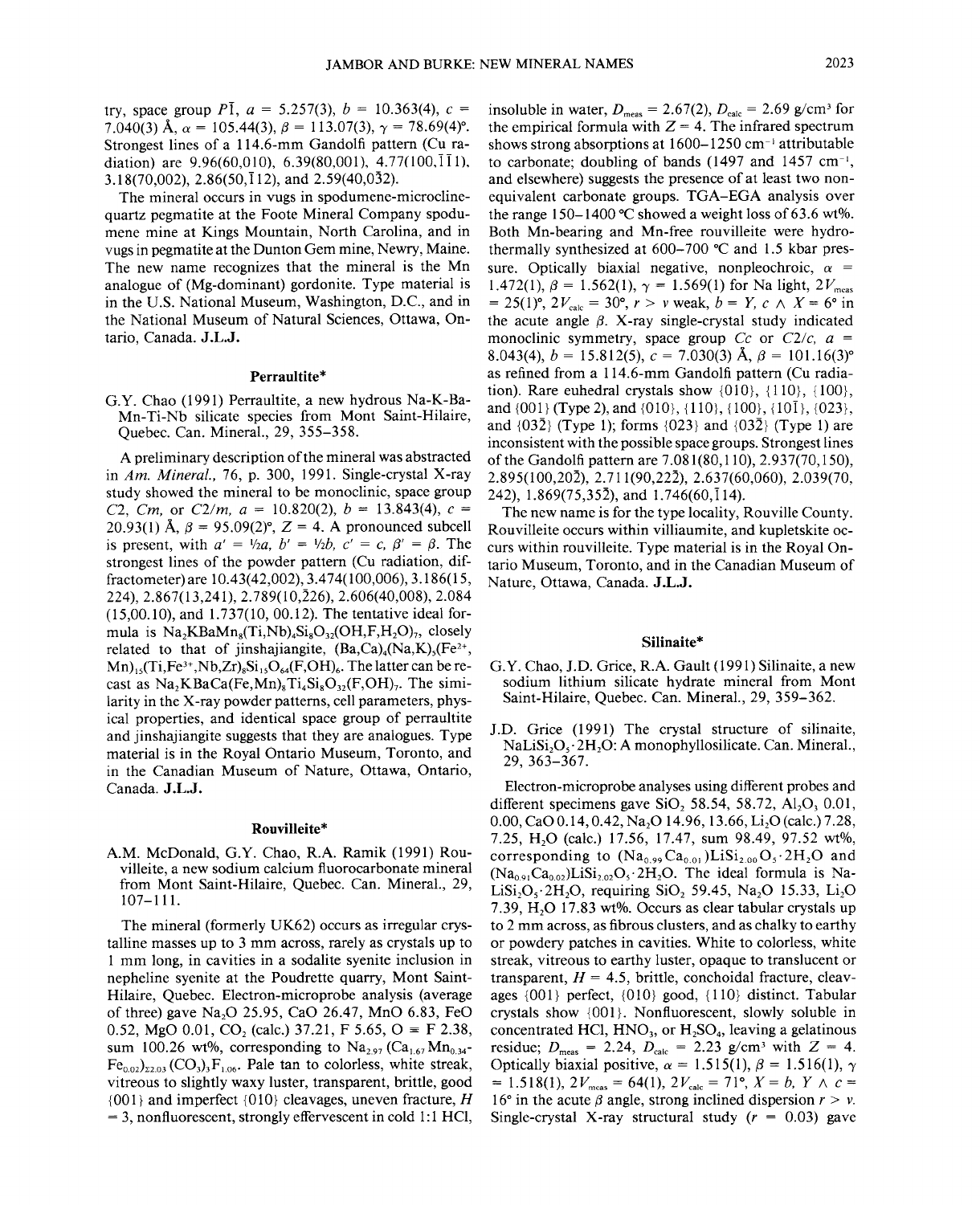monoclinic symmetry, space group  $A2/n$ ,  $a = 5.061(1)$ , *b*  $= 8.334(2), c = 14.383(3)$  Å,  $\beta = 96.6(2)$ °. Strongest lines of a 114.6-mm Gandolfi pattern (Cu radiation) are 7.14( 100,0 11), 4.24(80,1 11), 4.14( 100,013), 4.02(80,111), 2.847(100,122), 2.698(50,015), 1.610(40,311,137), and 1.557(40,322).

The new name alludes to the composition (Si-Li-Na). The mineral, formerly UK81, occurs in sodalite syenite xenoliths in nepheline syenite at the Poudrette quarry, Mont Saint-Hilaire, Quebec. Type material is in the Royal Ontario Museum, Toronto, and in the Canadian Museum of Nature, Ottawa, Ontario. J.L.J.

## Strontiowhitlockite\*

S.N. Britvin, Y.A. Pakhomovskii, A.N. Bogdanova, V.I. Skiba (1991) Strontiowhitlockite,  $Sr_{0}Mg(PO_{3}OH)(PO_{4})_{6}$ , a new mineral species from the Kovdor deposit, Kola Peninsula, U.S.S.R. Can. Mineral., 29, 87-93.

Electron-microprobe analysis of pipelike to tubular aggregates gave SrO 51.4, CaO 5.5, BaO 2.3, MgO 4.6, MnO  $0.2$ , FeO  $0.2$ , P<sub>2</sub>O<sub>s</sub>  $35.2$ , H<sub>2</sub>O (coulometric, high-temperature portion) 0.5, sum 99.9 wt%, corresponding to  $(Sr_{6.96}Ca_{1.38}Ba_{0.21}Mg_{1.60}Mn_{0.04}Fe_{0.04})_{\Sigma10.23}H_{0.78}P_{6.96}O_{28.00}$  or  $(Sr_{6.96}Ca_{1.38}Mg_{0.60}Ba_{0.21}Mn_{0.04}Fe_{0.04})_{z9.23}Mg_{1.00}H_{0.78}P_{6.96}O_{28}$ ideally  $Sr_9Mg(PO_3OH)(PO_4)_{6}$ . Pipelike or tubular, up to 2 mm long and 20  $\mu$ m in diameter; also as roselike aggregates of rounded tabular crystals up to  $5-8$   $\mu$ m across, flattened on {001}; white color, dull luster, translucent, white streak, moderate {001} cleavage or parting, *H* not determinable,  $D_{\text{meas}} = 3.64$ ,  $D_{\text{calc}} = 3.60$  g/cm<sup>3</sup> with Z = 6. Optically, parallel extinction for the pipes; by analogy with whitlockite, uniaxial negative and projected  $\omega = 1.601$ ,  $\epsilon = 1.598$ . By analogy with whitlockite, hexagonal,  $a =$ 10.644(9),  $c = 39.54(6)$  Å as calculated from a diffractometer pattern (Cu radiation) with strongest lines of 3.288(37,00.12,214), 3.071 (29,300), 3.004( 100,02.1 0), 2.661 (80,220), 1.940(29,238,12.17), and 1.783(36).

The mineral occurs in a l-cm cavity in a dolomite carbonatite vein, 60 m long, that crosscuts pyroxenite in the Kovdor magnetite-apatite-baddeleyite deposit, southwestern part of the Kovdor ultramafic alkaline complex, Kola Peninsula, USSR. Associated minerals are strontian collinsite, pyrite, dolomite, and an unnamed strontium magnesium phosphate (which see). The new name indicates that the mineral is the Sr analogue of whitlockite. Type material is in the Fersman Mineralogical Museum, Moscow, and in the Museum of Mines, Institute of Mines, Leningrad. J.L.J.

#### Trimounsite-(Y)\*

P. Piret, M. Deliens, M. Pinet (1990) Trimounsite-(Y), a new rare earths silicotitanate from Trimouns, Ariege, France:  $(REE), Ti, SiO<sub>9</sub>$ . Eur. J. Mineral., 2,725-729 (in French, English abstract).

Electron-microprobe analysis (average of 20) gave  $SiO<sub>2</sub>$ 

11.77, TiO<sub>2</sub> 34.47, Y<sub>2</sub>O<sub>3</sub> 34.62, Sm<sub>2</sub>O<sub>3</sub> 0.40, Gd<sub>2</sub>O<sub>3</sub> 1.92, Tb<sub>2</sub>O<sub>3</sub> 0.71, D<sub>v3</sub>O<sub>2</sub> 5.67, H<sub>02</sub>O<sub>3</sub> 0.79, Er<sub>3</sub>O<sub>2</sub> 5.04, Yb<sub>2</sub>O<sub>3</sub> 4.83, sum 100.22 wt%; the formula calculated on the basis of nine O atoms is  $(Y_{1.48}Dy_{0.15}Er_{0.13}Yb_{0.12}Gd_{0.05}Ho_{0.02}Tb_{0.02}$  $Sm_{0.01})_{21.98}Ti_{2.08}Si_{0.94}O_9$ , ideally (REE)<sub>2</sub>Ti<sub>2</sub>SiO<sub>9</sub>. Small quantities of Tm are also present, but could not be measured because of interference from Al peaks in the standard; all lanthanides with atomic number between 62 and 70 are present, except for Eu. Single-crystal X-ray study indicated monoclinic symmetry, space group  $P2_1c$ ,  $a =$ 12.299(2),  $b = 11.120(2)$ ,  $c = 4.858(1)$  Å,  $\beta = 95.62(1)$ °,  $V = 661.3(4)$  Å<sup>3</sup>,  $Z = 4$ ,  $D_{\text{calc}} = 4.85$ ,  $D_{\text{meas}} = 5.0(1)$  g/cm<sup>3</sup>. The strongest lines (28 listed) of the powder pattern (Cu radiation) are 3.44(90,211,121), 2.82(100,321), 2.777(40, 004), 2.359 (40, 112), 2.11 7(50,341), 1.959(60,312,350), 1.643(60,550,640,602,152), and 1.628(50,631). The mineral is a nesosilicate bearing no relation to known species. Occurs with allanite, bastnäsite, and other REE minerals in cavities with calcite and dolomite crystals in white dolomitic rock in the Trimouns talc deposit, 6 km north of Luzenac, Ariege, France. Trimounsite-(Y) occurs as prismatic crystals up to 5 mm long, elongate [001], with crystal forms {110}, {130}, {O1O}, {211}, {121 }, and {Oil}. Forms {110} and {130} appear striated by interpenetration. No twinning. Light brown color, translucent or slightly smoky and transparent depending on thickness of crystals, white streak, adamantine luster, no cleavage, brittle, *H =* 7, nonfluorescent, strong bluish cathodoluminescence in the electron beam. Optically biaxial negative with  $\alpha$ ,  $\beta$ , and  $\gamma > 2.10$  (589 nm), 2*V* not measurable,  $r > v$  (strong), no pleochroism. The compatibility index could not be calculated because optical data could not be measured.

The name is for the locality. Type material is in the mineralogical collection of the Royal Institute of Natural Sciences of Belgium in Brussels. E.A.J.B.

# Zenzénite\*

D. Holtsam, B. Lindqvist, M. Johnsson, R. Norrestam (1991) Zenzénite:  $Pb_3(Fe^{3+}Mn^{3+})_4Mn_3^{4+}O_{15}$ , a new mineral species from Långban, Filipstad, Sweden, and its crystal structure. Can. Mineral., 29, 347-354.

Electron-microprobe analysis gave PbO 53.68, BaO 0.06, TiO<sub>2</sub> 0.19 Mn<sub>2</sub>O<sub>3</sub> 8.88, MnO 23.63, Fe<sub>2</sub>O<sub>3</sub> 15.36, MgO 0.12, Al<sub>2</sub>O<sub>3</sub> 0.19, SiO<sub>2</sub> 0.03, sum 102.15 wt%, corresponding to  $\text{Pb}_{2.87}\text{Ba}_{0.01}(\text{Fe}_{2.30}^{3+}\text{Mn}_{1.35}^{3+}\text{Mg}_{0.04}\text{Al}_{0.04})_{23.71}(\text{Mn}_{3.24}^{4+}\text{Ti}_{0.03}^{4+})$  $Si<sub>0.01</sub>$ <sub>23.28</sub>O<sub>15</sub>, ideally Pb<sub>3</sub>Fe<sub>4</sub>Mn<sub>3</sub>O<sub>15</sub> for the end-member. Occurs as euhedral to subhedral grains, tabular on {OOI} and up to 150  $\mu$ m long, black, opaque, distinct {001} cleavage, VHN<sub>so</sub> = 764(739–795),  $H = 5.7$ ,  $D_{\text{calc}} = 6.83$  $g/cm<sup>3</sup>$  for the empirical formula with  $Z = 4$ . Bright white in reflected light, weak bireflectance in oil, strongly anisotropic from gray to pale brown. Reflectance values *Ro, Re'* are given in 20-nm steps; representative values in air are 400 32.0, 25.9; 440 31.6, 26.5; 480 30.8, 25.9, 520 30.0,25.4; 560 29.2,24.8; 600 28.3,24.2; 640 27.4, 23.6; 680 26.8, 22.9. Single-crystal X-ray structure study ( $R =$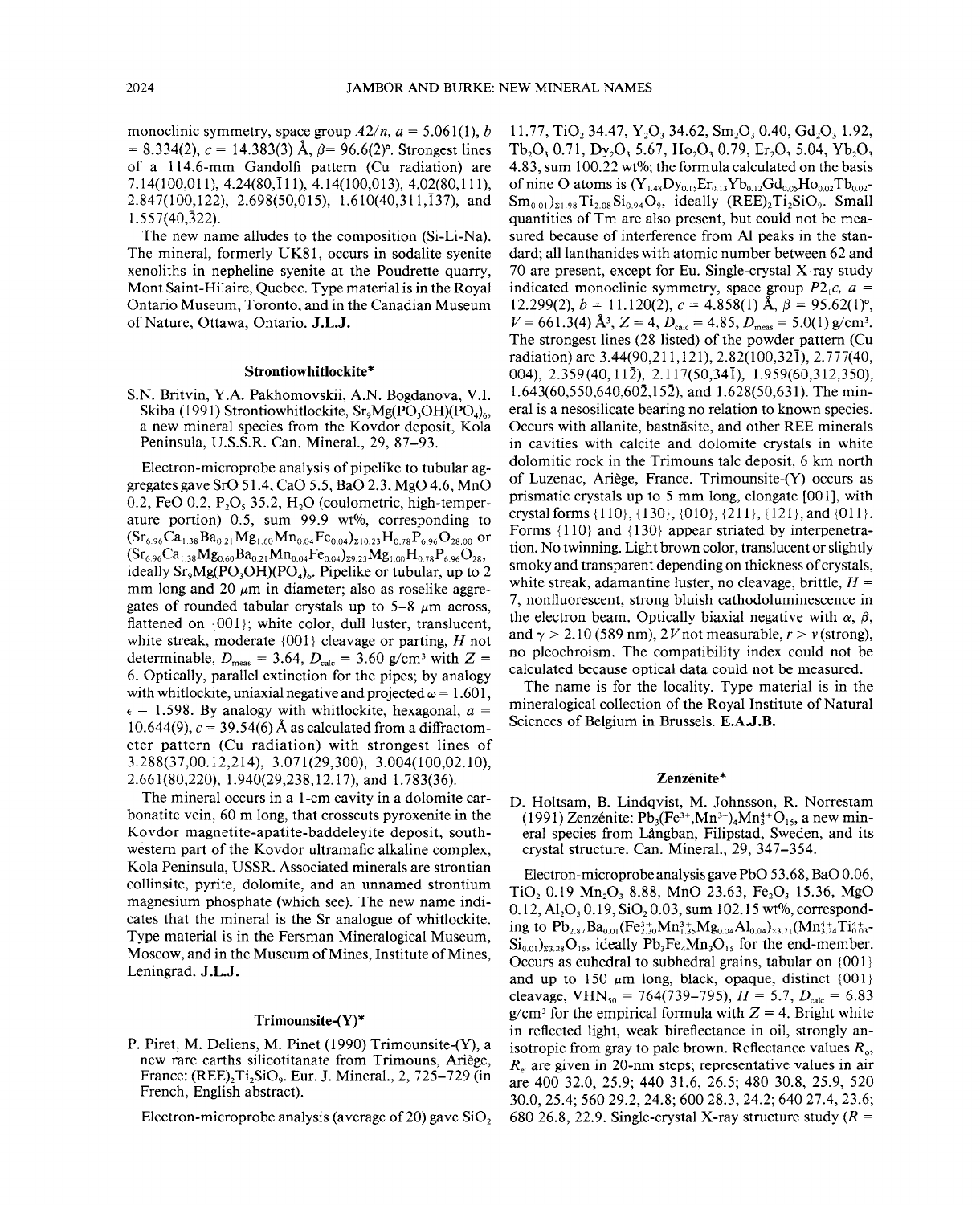0.028) indicated hexagonal symmetry, space group  $P6<sub>3</sub>$ / *mcm,*  $a = 10.008(4)$ ,  $c = 13.672(8)$  Å. Strongest lines of a 57.3-mm Gandolfi pattern (Cu radiation) are 3.42(50, 004), 3.18(80,211), 2.828(70,114), 2.663(100,213), 2.366- (60,222,311), and 1.687(80, 226).

The mineral occurs in a carbonate-phyllosilicate skarn at the Langban mines, Filipstad, south-central Sweden. Associated minerals are dolomite, calcite, barytocalcite, northesite, chlorite, kinoshitalite, pinakiolite, hausmannite, jacobsite, and macedonite. The new name is for Nils Zenzén (1883-1959), the former senior curator at the Department of Mineralogy of the Swedish Museum of Natural History, in which type material is preserved. J.L.J.

### Fluorine-bearing gibbsite-like mineral

J.L. Jambor, A.P. Sabina, R.A. Ramik, B.D. Sturman (1990) A fluorine-bearing gibbsite-like mineral from the Francon quarry, Montreal, Quebec. Can. Mineral., 28, 147-153.

An aluminium hydroxide giving an X-ray powder-diffraction pattern resembling that of gibbsite was reported as early as 1968 by Sabina et al. *(Can. Mineral.,* 9, 468- 477), and was later referred to as unidentified No.3 from the Francon quarry at Montreal, Quebec. Older and newer chemical analyses with different methods (wet chemical, neutron activation, thermal decomposition, electron microprobe) gave variable results, but indicated an ideal formula of Al(OH<sub>1-x</sub>F<sub>x</sub>)<sub>3</sub>; F contents are as high as 8.3 wt%. Excess H<sub>2</sub>O and persistently present SiO<sub>2</sub> are attributed to absorption and admixture with amorphous silica. The mineral is unstable under the electron beam, and electron-diffraction investigations have revealed only that the elongation axis has a periodicity of about 2.35 A. X-ray powder data have been indexed by analogy to gibbsite; the strongest lines (19 listed, 114-mm Debye-Scherrer camera, Cu radiation) are 4.83(100,002), 4.340(60,200, 110), 2.420(30,004,021), 2.006(20,313,402), and 1.446-  $(30,133,600,423)$ . Calculated cell dimensions are  $a = 8.656$ .  $b = 4.981, c = 9.675$   $\rm \AA$ ,  $\beta = 92.10^{\circ}, V = 417.6$   $\rm \AA$ <sup>3</sup>,  $D_{\rm calc}$ for  $8[A(OH_2, F_0, \epsilon)_{23.0}] = 2.51$  g/cm<sup>3</sup>,  $D_{\text{meas}}$  2.43 g/cm<sup>3</sup>. The Francon gibbsite-like mineral differs in important respects from the seven polymorphs of  $AI(OH)$ , reported to occur as natural phases, and from the four additional polymorphs known only as synthetic phases. The mineral occurs as white powdery coatings and coalesced globules. The globules are typically 0.1-0.2 mm in diameter and consist of radial aggregates. Contamination with dawsonite, fluorite, calcite, and halloysite is common. Individual grains are colorless and have a parallel or almost parallel extinction, with Z' parallel to the elongation, *nx' = 1.535(5), nz'* = 1.550(5). The mineral is fluorescent and phosphorescent in ultraviolet light: bluish white in short wavelength radiation and cream-white in long wavelength UV radiation. Thermogravimetric data are similar to those of gibbsite. The infrared absorption spectrum of the Francon mineral is simpler than that of other  $AI(OH)$ , minerals: there are only two strong absorption bands in the high-frequency region of OH stretching, and in the Al-O stretching region below 900  $cm^{-1}$  the Francon spectrum is even less complex than that of doyleite. E.A.J.B.

# $Mg_3[SO_4]_2(OH)_2$

N.A. Yamnova, D.Yu. Pushcharovskii, V. N. Apollonov (1989) Crystalline structure of a new natural Mg sulfate  $Mg_3[SO_4]_2(OH)_2$ . Vestnik Mosk. Univ. Geol., 44(5), 73-75 (in Russian; English translation in Moscow Univ. Geol. Bull., 44(5), 76-79).

The mineral occurs in halite beds of the potassium-salt Nepa deposit, eastern Siberia. Chemical analysis (not given) showed Mg: $S = \sim 1$ :5. X-ray single-crystal structural study ( $R = 0.035$ ) gave tetragonal symmetry, diffraction class  $4/mmm$ ,  $a = 5.254(2)$ ,  $c = 12.971(7)$  Å, composition  $Mg_3[SO_4]_2(OH)$ , with  $Z = 2$ . J.L.J.

### Unnamed Sr-Mg phosphate

S.R. Britvin, Y.A. Pakhomovskii, A.N. Bogdanova, V.I. Skiba (1991) Strontiowhitlockite, Sr<sub>9</sub>Mg(PO<sub>3</sub>OH)(PO<sub>4</sub>)<sub>6</sub>, a new mineral species from the Kovdor deposit, Kola Peninsula, USSR. Can. Mineral., 29, 87-93.

The central part of tubes of strontiowhitlockite (which see) are occupied by spindles of a strontium magnesium phosphate that makes up about 10% of the total volume of the tubes. Electron-microprobe analysis gave CaO 4.7, SrO 47.5, BaO 2.0, MgO 3.0, MnO 0.1, FeO 0.3, P<sub>2</sub>O<sub>5</sub> 31.6,  $H<sub>2</sub>O$  (by difference) 10.8, sum 100 wt%. The cation ratios correspond to  $(Sr_{7,21}Ca_{1,32}Ba_{0,21})_{28,74}(Mg_{1,17}Fe_{0,07} Mn_{0.02}$ <sub>21.26</sub>P<sub>7.00</sub>. H<sub>2</sub>O loss apparently occurs between 70 and 120 °C. The spindles are about 10  $\mu$ m in diameter and hexagonal in outline. The sharp boundary with strontiowhitlockite suggests that the strontium magnesium phosphate is a distinct compound. J.L.J.

## New Data

# Algodonite, awaruite, billingsleyite, bogdonovite, hexatestibiopanickelite, keithconnite, mgriite, polarite, roaldite, sobolevskite, stibiopalladinite, stiitzite, urvantsevite, wairauite, weissite

P. Bayliss (1990) Revised unit-cell dimensions, space group, and chemical formula of some metallic minerals. Can. Mineral., 28, 751-755.

Most of the following revisions are based on the principles that the possible structure types of simple metallic minerals are limited and that the majority of the atoms have all or some atomic coordinates in fixed positions. Intensities of the X-ray powder-diffraction reflections were calculated from data given in the literature, were com